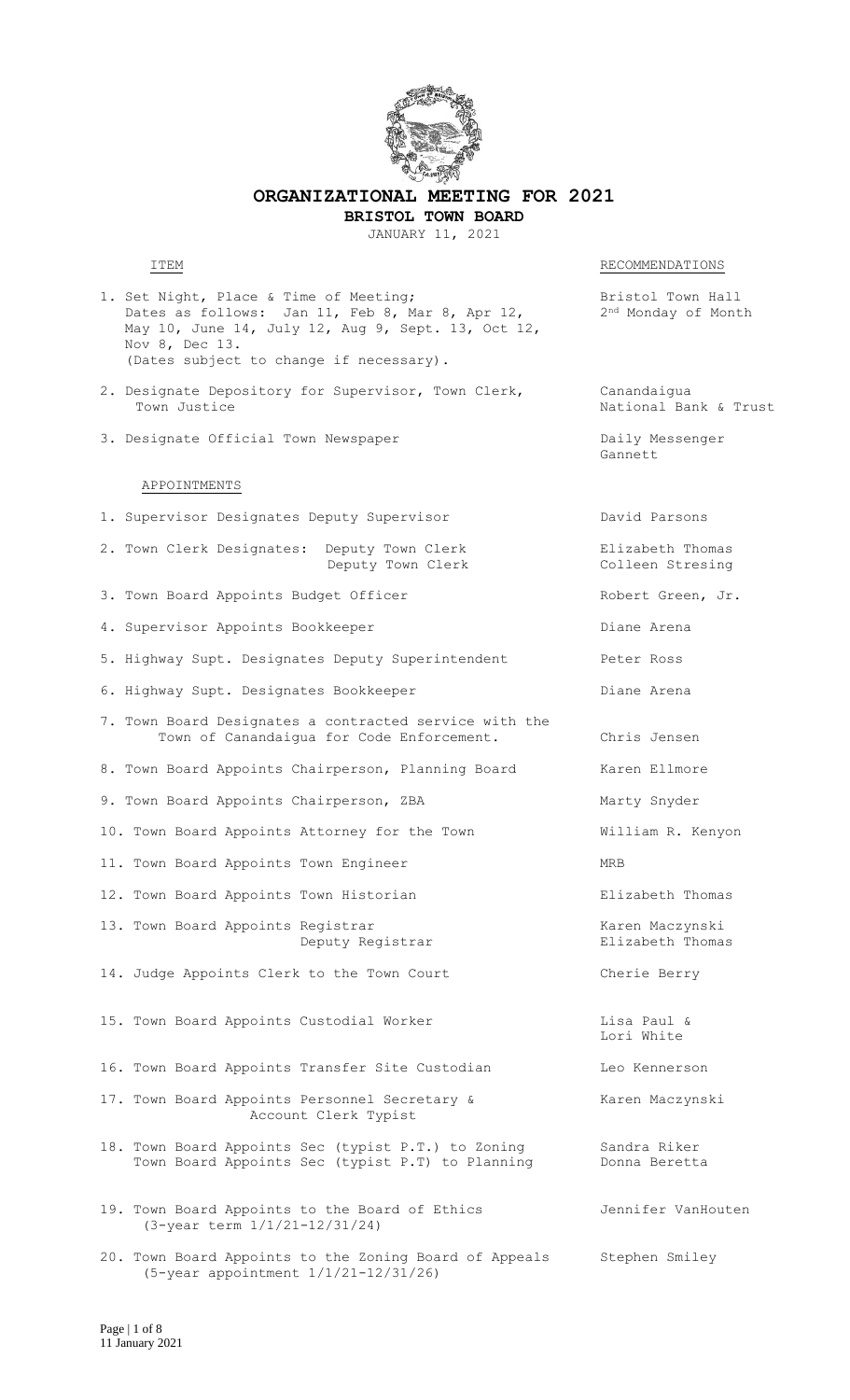| (5-year appointment 1/1/21-12/31/26)                                                                            |                                                               |
|-----------------------------------------------------------------------------------------------------------------|---------------------------------------------------------------|
| 22. Town Board reappoints alternate member to the Planning and<br>Zoning Board of Appeals (1/1/2021-12/31/2021) | Sandra Riker                                                  |
| 23. Town Board reappoints Honeoye Lake Watershed Representative<br>(1-year appointment 1/1/2021-12/31/2021)     | Lauren Bolonda                                                |
| 24. Town Board appoints Canandaigua Watershed<br>Representative (1/1/2021-12/31/2021)                           | Robert Green Jr.                                              |
| 25. Town Board appoints Highway Planning Committee<br>$(1/1/2021 - 12/31/2021)$                                 | Highway Supt,<br>Ron Wilson<br>David Parsons<br>Fred Stresing |
| 26. Town Board reappoints Park Commissioner<br>$(1/1/2021 - 12/31/2021)$                                        | Thomas Stevens                                                |
| 27. Town Board appoints Park Ranger<br>$(1/1/2021 - 12/31/2021)$                                                | Fred Stresing                                                 |
| 28. Town Board appoints Personnel Committee<br>$(1/1/2021 - 12/31/2021)$                                        | Ad hoc chairman of<br>relevant committee                      |
| 29. Chief Negotiator (1/1/2021-12/31/2021)                                                                      | Robert Green Jr.                                              |
| 30. Bristol's NIMS point of contact<br>$(1/1/2021 - 12/31/2021)$                                                | Robert Green Jr.<br>Peter Ross                                |
| 31. Board appoints BAR (Board of Assessment Review)<br>(5-year appointment 10/01/2020-09/30/2025)               | Steve Squirrell                                               |
| 32. Board appoints Ontario County Planning Board<br>(5-year appointment 1/1/2020-12/31/2025)                    | Sandra Riker                                                  |

21. Town Board Appoints to the Planning Board Joann Rogers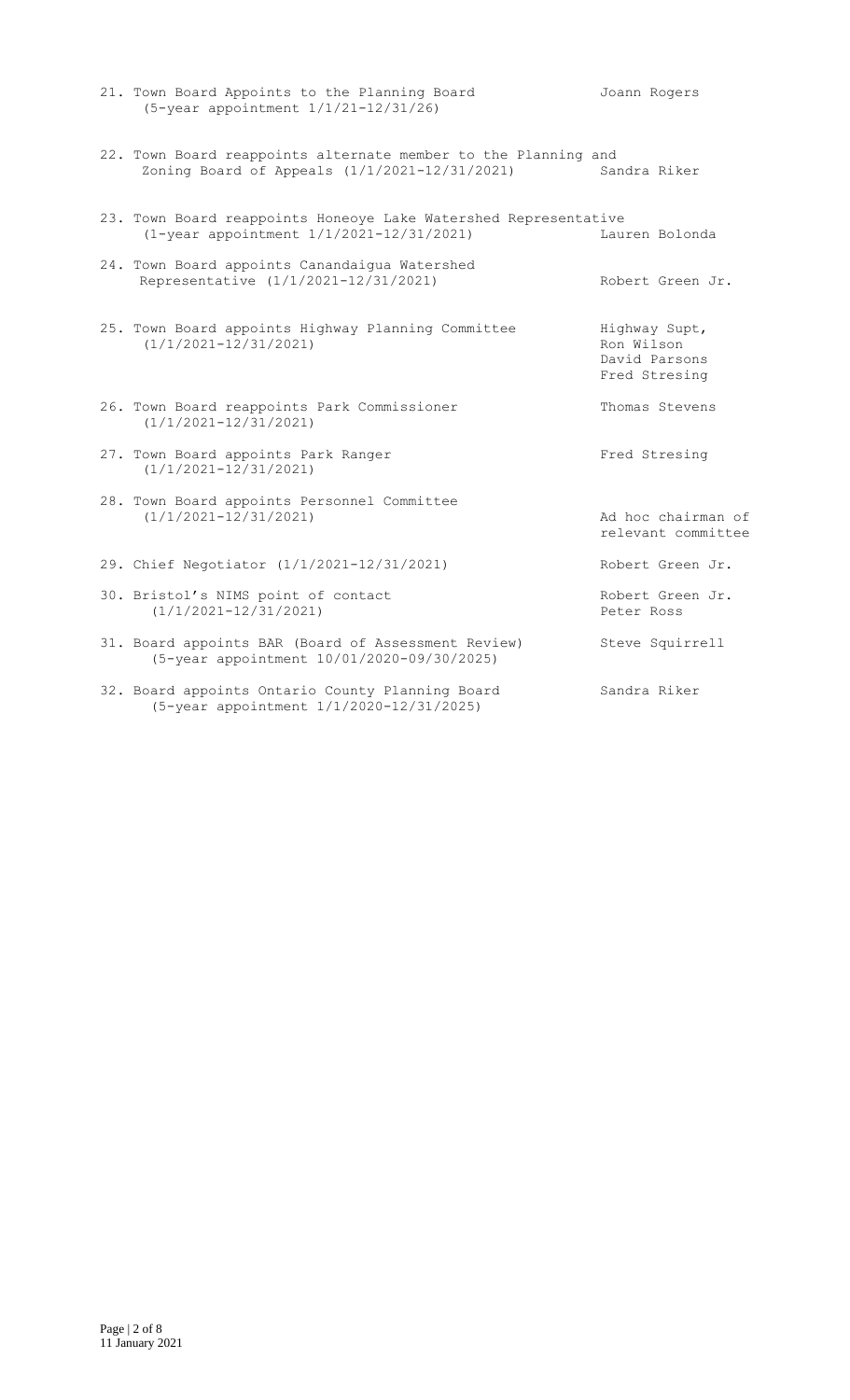## SALARIES

|                     | <b>TOWN OF BRISTOL</b>              |                    |    |                             |                         |                   |    |                  |
|---------------------|-------------------------------------|--------------------|----|-----------------------------|-------------------------|-------------------|----|------------------|
|                     | <b>2021 ORGANIZATIONAL SALARIES</b> |                    |    |                             |                         |                   |    |                  |
|                     |                                     |                    |    |                             |                         |                   |    |                  |
|                     |                                     | 2021 BUDGET        |    | 126                         | <b>ADJ</b>              | <b>Total</b>      |    | <b>YE Amount</b> |
| A1010.100 Parsons   |                                     | \$<br>3,005.25     | \$ | 115.59                      | \$<br>$(0.09)$ \$       | 3,005.34          | \$ | 115.50           |
| A1110.100 Justice   |                                     | \$<br>11,729.00    | \$ | 451.12                      | \$<br>$(0.12)$ \$       | 11,729.12         | S  | 451.00           |
|                     | A1220.100 Supervisor                | \$<br>14,800.00    | \$ | 569.23                      | \$<br>0.02              | \$<br>14,799.98   | \$ | 569.25           |
|                     | A1220.110 Bookkeeper                | \$<br>16,830.00    | S  | 647.31                      | \$<br>$(0.06)$ \$       | 16,830.06         | S  | 647.25           |
|                     | A1340.100 Budget Officer            | \$<br>2,856.00     | S  | 109.85                      | \$<br>$(0.10)$ \$       | 2,856.10          | S  | 109.75           |
| A1355.100 Assessor  |                                     | \$<br>26,520.00    |    | \$1,020.00                  | \$<br>٠                 | \$<br>26,520.00   |    | \$1,020.00       |
|                     | A1410.100 Town Clerk                | \$<br>49,000.00    |    | \$1,884.62                  | \$<br>$(0.12)$ \$       | 49,000.12         |    | \$1,884.50       |
|                     | A1430.100 Secretary                 | \$<br>4,630.00     | \$ | 178.08                      | \$<br>$(0.08)$ \$       | 4,630.08          | \$ | 178.00           |
| A5010.100 Hwy Spt   |                                     | \$<br>63,825.00    |    | \$2,454.81                  | \$<br>$(0.06)$ \$       | 63,825.06         |    | \$2,454.75       |
| A5010.110 Hwy Bkpr  |                                     | \$<br>3,264.00     |    | 125.54                      | \$<br>$(0.04)$ \$       | 3,264.04          | \$ | 125.50           |
|                     |                                     |                    |    |                             |                         |                   |    |                  |
|                     |                                     |                    |    |                             |                         |                   |    |                  |
|                     | Quarterly                           |                    |    |                             |                         |                   |    |                  |
| A1010.100 Hart      |                                     | \$<br>3,005.25     | \$ | 751.31                      | \$<br>0.01<br>0.01      | \$<br>3,005.24    | \$ | 751.32           |
| A1010.100 Stresing  |                                     | \$<br>3,005.25     | S  | 751.31                      | \$                      | \$<br>3,005.24    | S  | 751.32           |
|                     |                                     |                    |    |                             |                         |                   |    |                  |
|                     | <b>Monthly</b>                      |                    |    |                             |                         |                   |    |                  |
|                     | A8160.400 Transfer Custodian        | \$<br>4,940.40     | \$ | 411.70                      | \$                      | \$<br>4,940.40    | \$ | 411.70           |
| A7510.100 Historian |                                     | \$<br>1,428.00     | \$ | 119.00                      | \$                      | \$<br>1,428.00    | \$ | 119.00           |
|                     | A7110.110 Parks Commissioner        | \$<br>3,000.00     | \$ | 250.00                      | \$                      | \$<br>3,000.00    | \$ | 250.00           |
|                     |                                     |                    |    |                             |                         |                   |    |                  |
|                     | Annual                              |                    |    |                             |                         |                   |    |                  |
| A4020.100 Registrar |                                     | \$<br>204.00       |    |                             |                         | \$<br>204.00      |    |                  |
| A1010.100 Bolonda   |                                     | \$<br>3,005.25     |    |                             |                         | \$<br>3,005.25    |    |                  |
|                     | Code Officer -                      |                    |    |                             |                         |                   |    |                  |
|                     | A8010.420 Contract w T/Cdga         | \$<br>18,000.00    |    |                             |                         | \$18,000.00       |    |                  |
|                     |                                     |                    |    |                             |                         |                   |    |                  |
|                     | <b>Hourly</b>                       |                    |    |                             |                         |                   |    |                  |
|                     |                                     |                    |    |                             |                         |                   |    |                  |
|                     | <b>MEO Class A</b>                  | \$<br>26.77        |    |                             |                         |                   |    |                  |
|                     | <b>MEO</b>                          |                    |    |                             |                         |                   |    |                  |
|                     | <b>MEO PT Class A/B</b>             | \$<br>25.36        |    |                             |                         |                   |    |                  |
|                     | Dep Highway                         | \$<br>26.87        |    |                             |                         |                   |    |                  |
|                     | <b>MEO Light P/T</b>                | \$<br>15.82        |    |                             |                         |                   |    |                  |
|                     |                                     |                    |    | <b>Hrs</b>                  |                         | up to \$ annually |    |                  |
|                     | A1110.110 Justice Clerk             | \$<br>16.35        |    | <b>450 Hrs</b>              |                         | \$<br>7,358       |    |                  |
| A1355.110 B.A.R     |                                     |                    |    | \$230 ea                    |                         | \$<br>1,150       |    |                  |
|                     | A1410.110 Dep Town Clerk            | \$<br>16.35        |    | <b>271 Hrs</b>              |                         | \$<br>4,433       |    |                  |
| A1460.100 Dep RMO   |                                     | \$<br>16.35        |    | <b>122 Hrs</b>              |                         | \$<br>2,000       |    |                  |
|                     | A8010.140 Secretary to ZBA          | \$<br>16.35        |    | 770.25 Hrs                  |                         | \$<br>12,595      |    |                  |
|                     | A8020.120 Secretary to PB           | \$<br>16.35        |    | <b>499 Hrs</b>              |                         | \$<br>8,160       |    |                  |
|                     | A1620.100 Custodian                 | \$<br>13.40        |    |                             | Avg 8 Hrs/Wk 416 Hrs An | 5,574             |    |                  |
|                     | A1620.100 Laborer for Town Hall     | \$<br>15.82 40/Hrs |    |                             |                         | \$<br>632         |    |                  |
|                     | A7110.100 Laborer - Parks           | \$<br>15.82        |    | <b>564 Hrs</b>              |                         | \$<br>8,925       |    |                  |
|                     | A8810.100 Laborer - Cemetery        | \$<br>15.82        |    | 103.5 Hrs                   |                         | \$<br>1,637       |    |                  |
|                     | <b>Sec to Union</b>                 | \$<br>16.35        |    |                             |                         |                   |    |                  |
|                     | A8010.110 Asst Zoning Clerk         | \$                 |    | 16.35 122.25 HRS            |                         | \$<br>2,000       |    |                  |
|                     | A8010.120 ZBA Chair                 | \$<br>343.50       |    | PLUS 39.43 x 12 MTGS        |                         | \$<br>817         |    |                  |
|                     | A8010.130 ZBA Members               | \$                 |    | 39.43 PER MTG 4 x 12 MTGS   |                         | \$<br>1,893       |    |                  |
| A8020.100 PB Chair  |                                     | \$                 |    | 686.66 PLUS 39.43 x 16 MTGS |                         | \$<br>1,320       |    |                  |
|                     | <b>A8020.110 PB Members</b>         | \$                 |    | 39.43 PER MTG 4 x 16 MTGS   |                         | \$<br>2,450       |    |                  |
|                     |                                     |                    |    |                             |                         |                   |    |                  |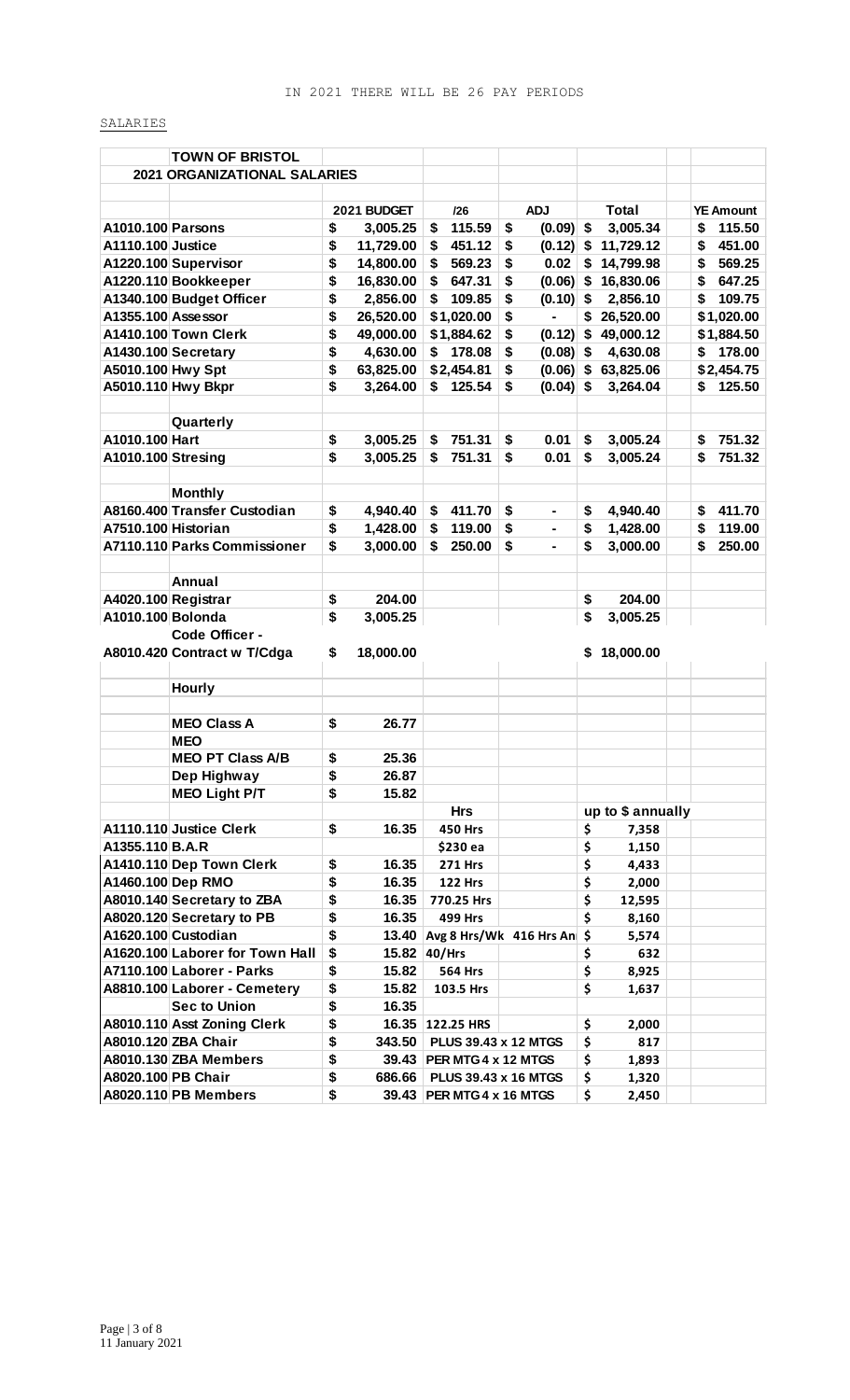#### SPECIAL RATES

Town Engineer as needed up to annual rate of 3,000.00

The following is a definition for a full-time employee as it relates to elected officials and employees appointed by the Bristol Town Board and Highway Superintendent: An employee whose scheduled work week will average at least forty (40) hours per week, during an entire calendar year.

The following is a definition for a part time employee as it relates to elected officials and employees appointed by the Bristol Town Board and/or Highway Superintendent: An employee whose scheduled work week will average a minimum of twenty (20) hours per week during and a maximum of thirty-nine (39) hours per week during an entire calendar year. Seasonal employees and part time employees working less than twenty (20) hours/week or gross salary less than \$15,000 shall not be eligible for benefits. Employees who exceed \$15,000 will have their parttime benefits based on gross wages and not on hourly employment.

BENEFITS - TOWN POLICY FOR FULL TIME EMPLOYEES AND FULL TIME ELECTED OFFICIALS

- Health Each employee or official appointed or holding office prior to Insurance: January 1, 2006, shall be offered Simply Blue Plus Platinum2 or its equivalent. After January 1, 2006, the employee shall be offered Simply Blue Plus Platinum2 or its equivalent. Full time employees/officials hired/holding office prior to January 1, 1999, shall have their health insurance premiums paid in full. Fulltime employees hired after January 1, 1999 shall contribute 20% of Simply Blue Plus Platinum2 or its equivalent. Fulltime elected officials, beginning Jan 1, 2021, shall pay 10% if their health insurance premiums of Simply Blue Plus Platinum2 or its equivalent and will be eligible for HRA.
- Holidays: New Year's Day, Martin Luther King's Day, President's Day, Good Friday, Memorial Day, July 4th, Labor Day, Columbus Day, Veteran's Day, Thanksgiving, Friday after Thanksgiving, Christmas, and one (1) Floating Holiday.
- Vacation: 10 days after 1 year of service 15 days after 5 years of service 16 days after 7 years of service 17 days after 9 years of service 18 days after 11 years of service 19 days after 13 years of service 20 days after 15 years of service 21 days after 16 years of service 22 days after 17 years of service 23 days after 18 years of service 24 days after 19 years of service 25 days after 20 years of service

Bereavement:

An employee who has been continuously employed for at least six (6) months shall be granted bereavement leave not to exceed (1) day, and an employee with at least one full year shall be granted leave, not to exceed three (3) days. Bereavement leave will be granted due to the death of a spouse, mother, father, children, brother, sister, mother and father-in-law, grandchildren, grandparents, grandparentsin-law, brother or sister-in-law, aunt, uncle, niece, nephew or persons living within the household.

Jury Duty: An employee who is required to serve on a jury or as a witness in a court case will be entitled to their regular salary for the necessary period. Employees requesting jury duty leave shall submit to the Supervisor a copy of the Court Order or Subpoena along with any juror or witness fees, or compensation. Employees receiving approved jury duty or court leave will not be required to turn in payments for expense reimbursements paid through the Court system (such as meal and mileage allowances).

Highway Employees: See Union Contract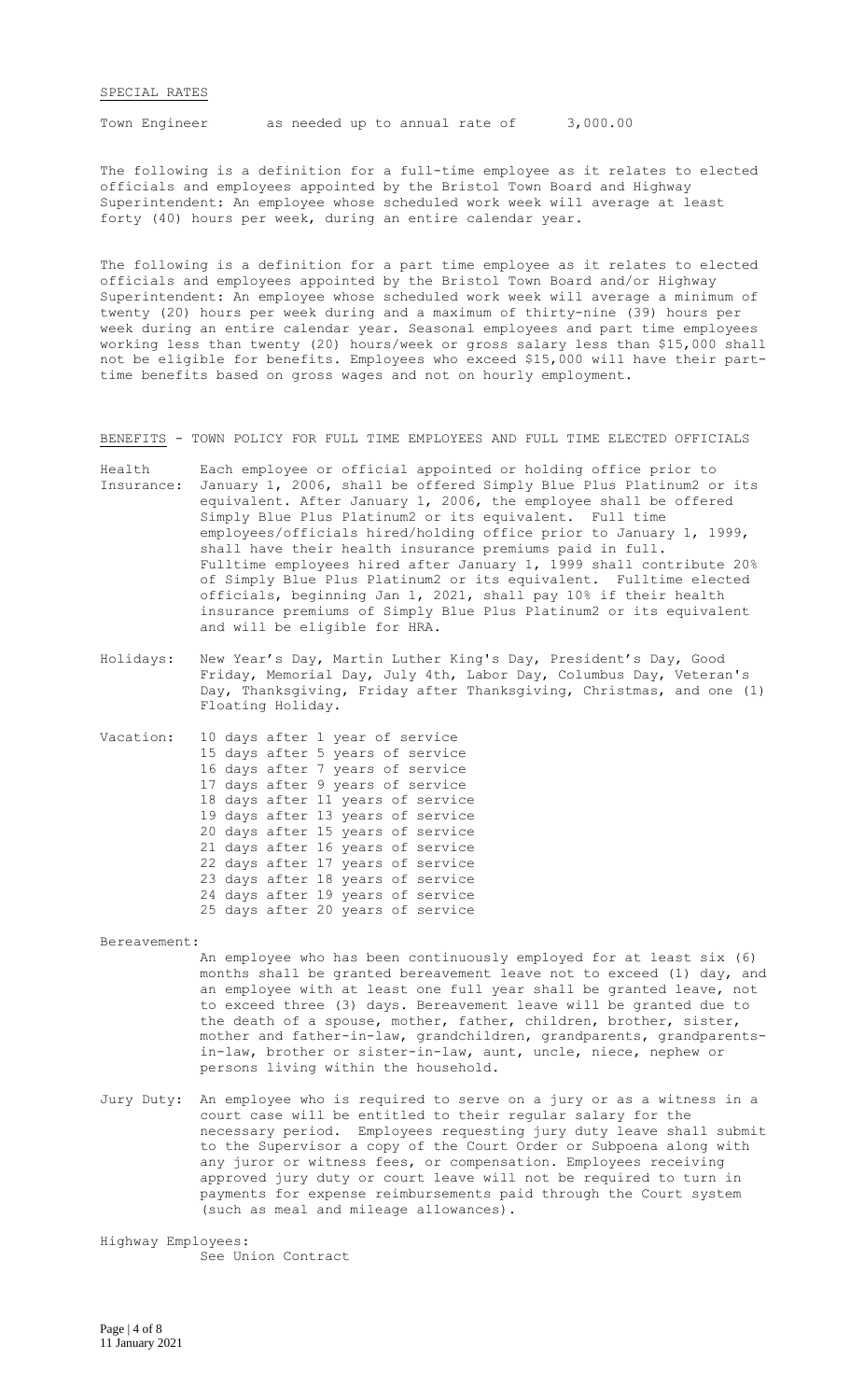BENEFITS - PART-TIME EMPLOYEES & PART-TIME ELECTED OFFICIALS

#### Health

- Insurance: Simply Blue Plus Platinum2 or an equivalent plan premium shall be available under a group rate. (1/2 rate of a single premium;  $\frac{1}{4}$  rate of a family premium). Eligibility shall be based on an annual salary in excess of \$15,000 and others by Town Board resolution.
- Vacation: 5 days (20 hours) after 1 year of service 7 ½ days (30 hours) after 5 years of service 8 days (32 hours) after 7 years of service 8 ½ days (34 hours) after 9 years of service 9 days (36 hours) after 11 years of service 9 ½ days (38 hours) after 13 years of service 10 days (40 hours) after 15 years of service 10 ½ days (42 hours) after 16 years of service 11 days (44 hours) after 17 years of service 11 ½ days (46 hours) after 18 years of service 12 days (48 hours) after 19 years of service 12 ½ days (50 hours) after 20 years of service

All calculations have been based on a 20-hour work week. Part-time employees, approved for more than 20 hours, shall receive vacation time commensurate to the actual hours worked.

Overtime: No overtime unless authorized by Town Board or Highway Superintendent.

MISCELLANEOUS:

- Rules of call meeting to order, Flag salute, Privilege of the Floor, Order: Reading of minutes if requested by a Board member, Transfers, Payment of Bills, Committee reports, Unfinished Business and New Business.
- Agendas: The Supervisor shall within 24 hours preceding any regular scheduled meeting have available the agenda for all Board members.
- Vouchers: The Town Clerk shall have available for all Board members all vouchers and corresponding vendor invoices for the purpose of audit at regular scheduled Town Board meetings.

Investment Pursuant to Section 6F & 11 of the General Municipal Law, Be it Policy: hereby resolved that the following policy be adopted: A - The supervisor is responsible for making all investments.

- B Funds will be invested in Savings Accounts, either Money Market, Certificates of Deposit or a financial Institution's equivalent at the highest rate of interest that is available.
- C All funds in excess of the amount insured by F.D.I.C. will be secured by pledges of collateral.
- Annual Pursuant to Section 29 10-10-2 of the Town Law, that the Town Report: Board permits the Supervisor to file a copy of the Annual Report of Finances to the State Comptroller by March 1, 2020 and a copy to the Town Clerk instead of the Annual Report due in February and to use the short form of publication in the newspaper.
- Claims: Authorize the Supervisor to pay all claims provided that they are submitted on a printed claim form and are certified by the official presenting the claim. Authorize the Supervisor to make payments on bills that come due prior to the monthly audit to obtain discounts granted and/or to avoid late penalties.
- Contracts: Authorize the Supervisor to enter into agreements and sign contracts for the Town of Bristol for such organizations as Fire Department, Library, Transfer Site Custodian, Richmond Recreation, Town of East Bloomfield, Dependable Disposal, LLC and State & County Contracts with the approval of the Town Board.
- Mileage: The rate of mileage allowed for all Town Officials provided that prior approval is given will be the standard mileage rate established by the IRS.
- Conferences: The Town will pay the reasonable and necessary cost of transportation, tuition or registration fees for conferences,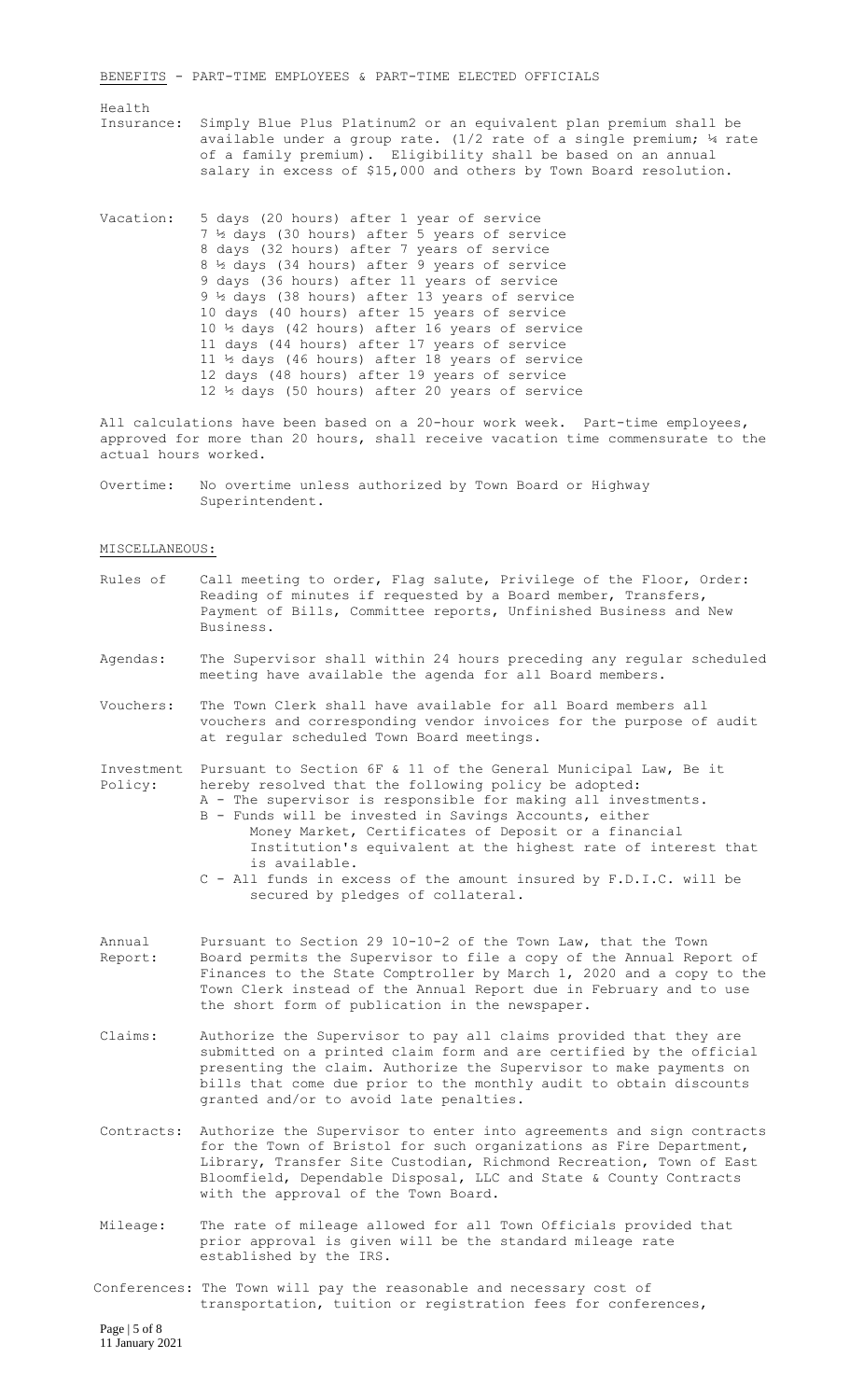workshops or any other job-related educational courses which have been approved by the Town Board. Employees will be expected to present reasonable documentation for which reimbursement is sought.

- Business The Town will pay the reasonable transportation costs for all Meetings: full and part time employees. The Town will similarly pay a meal allowance of up to fifteen dollars upon presentation of a receipt for conferences of six hours or more. If the employee expects reimbursement for any related costs, that employee must seek prior approval of the Town Board.
- Newsletter: The Town Board may publish an annual, or as needed, municipal newsletter addressing newsworthy items from the various Boards and Offices of the Town of Bristol. These offices shall include the Bristol Volunteer Fire Department, Bristol Historical Society, and Bristol Library. It may also be transmitted by the website.
- Hwy Supt. Authorize the Highway Superintendent to spend up to \$2,000 annually without prior approval from the Town Board for the purchase of tools and other items incidental to the maintenance and operation of the Highway
- Inventory: The Highway Superintendent is to take an annual inventory of all tools and equipment. Logs are to be kept for all repairs on equipment and machinery in excess of \$100.
- Service Any employee of the Town of Bristol who has served the Town for Plaque: 20 years shall receive a plaque or Certificate of Appreciation for their service.
- Purchasing: The Town of Bristol adopts the attached Purchasing Guidelines for 2020.
- Bids: The Town of Bristol, whenever possible, will utilize the bids of Ontario County or surrounding counties/municipalities and the NYS Office of General Services for supplies and service(s).
- Petty Cash: Authorize the Supervisor to set up a petty cash fund of \$150.00 to be handled by the Town Clerk and \$150 in rolled quarter for the water station.
- Intermunicipal Agreements: The Town Board may consider an intermunicipal provision or extension of a function, service or facility within or outside of Bristol. If such a recommendation is acceptable to the Town Board, such function, power or duty shall be provided and the means of financing determined.

#### Motion

A motion was made by Councilman Parsons to approve the above stated recommendations for appointments, salaries, benefits and other authorizations, seconded by Councilman Hart followed by a rollcall vote as listed below and motion carried.

| Voted YES |
|-----------|
| Voted YES |
| Voted YES |
| Voted YES |
| Voted YES |
|           |

#### Waste Water Qualified Inspectors Motion

Motion by Councilman Hart to post to the Town website a list of qualified waste water inspectors for septic system review seconded by Councilman Stresing and carried.

## Sick Leave Policy

TOB Paid Sick leave Policy: The Town of Bristol will pay sick leave as required by NYS such that local governments MUST provide if the employee is under an actual order of quarantine/isolation issued by the local Public Health Dept. A recommendation to quarantine by a doctor does *not* qualify for this paid leave and if employee has such an order; the Town will provide 14 calendar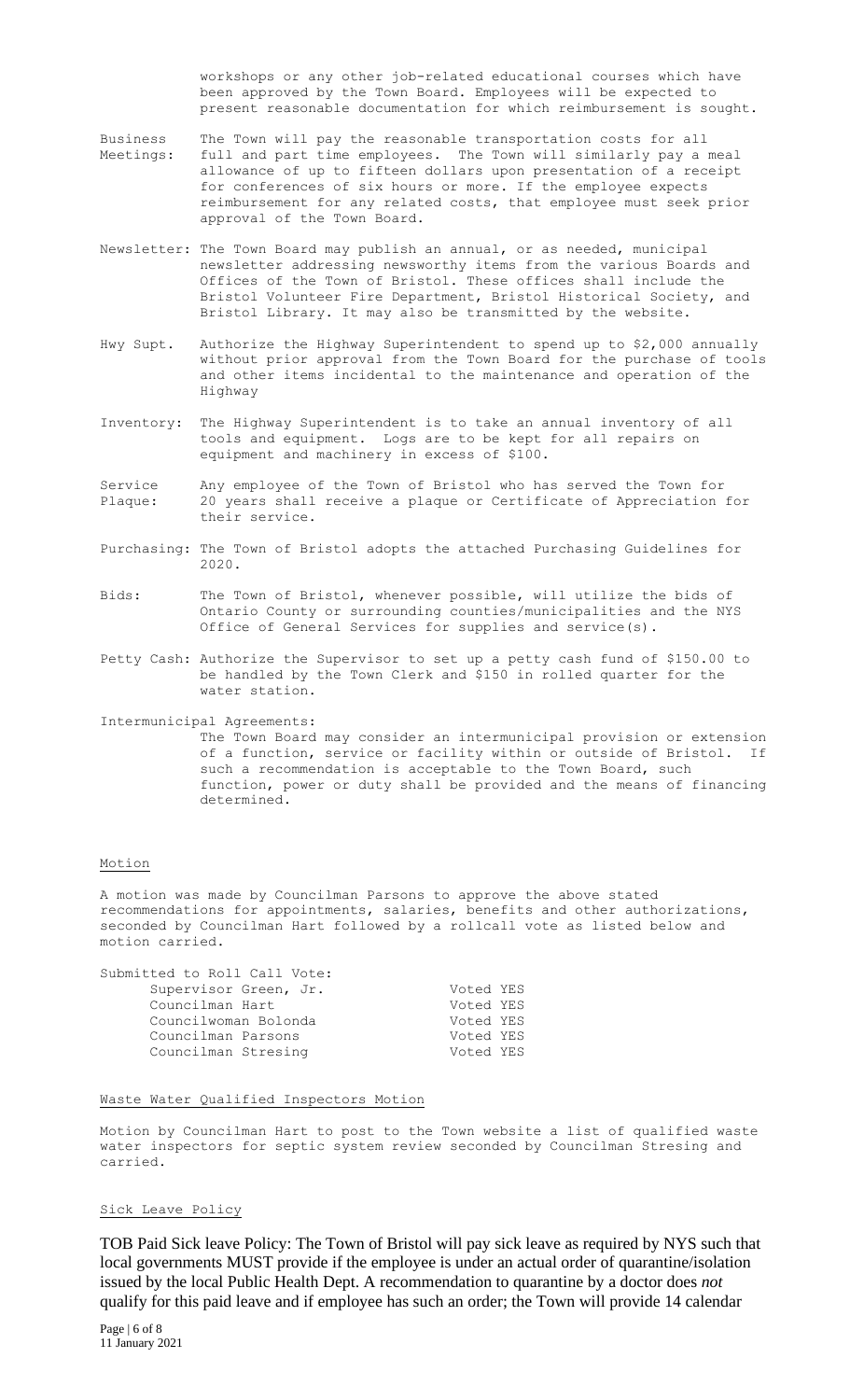days of leave to them, paid by the Town, and if the test is positive, the Town will go back and capture the days of symptoms and testing and include it in the 14 calendar days and the employee will be paid, but if the test is negative, the employee will use their own leave time or take it unpaid.

## **Conflict of Interest Policy**

The Board discussed the approved the conflict-of-interest policy: Motion by Councilman Parsons to accept the Policy on Conflict of Interest as written and seconded by Councilwomen Bolonda, all in favor and policy accepted.



# **Town of Bristol Policy on Conflict of Interest**

The Town of Bristol serves the community, and as such, operates in a role that calls for a high degree of community trust. Because the Town's activities are subject to public scrutiny, conscientious efforts must be continually taken to maintain the confidence of the community and to avoid circumstances which might lead to harmful conflict of interest and lessen credibility in government.

Therefore, it is the policy of the Town of Bristol that its' elected and appointed officials, key employees, and volunteers (hereinafter collectively referred to as "representatives") should not, on behalf of the Town, engage in any business or professional activity with persons or organizations where that activity might result in personal benefit to the Town representative, and thereby result in a conflict of interest.

Town representatives should not accept gifts, monies, or entertainment of significant value or other gratuities from persons outside the organization who propose to enter, or who have already entered into a business or professional relationship with the Town or otherwise deal preferentially with suppliers and others where personal gains accrue to the representative.

Town representatives shall exercise their best judgment for the benefit of the Town of Bristol and shall refrain from being influenced by personal considerations of any kind in the performance of their duties.

Town representatives shall avoid employment, investments, and personal interests which may work to the disadvantage of the Town of Bristol.

Pursuant to this policy, Town representatives shall be required to file an annual disclosure statement with the Town of Bristol, Town Clerks office.

This policy is not intended to prohibit elected Town representatives, where such interests or transactions are not otherwise prohibited by law, from furnishing services, merchandise, equipment, or supplies to the Town of Bristol pursuant to an arms-length agreement or contracts for fair and reasonable consideration. However, all such contract arrangements or transactions and the terms thereof must be fully disclosed to the Town Supervisor and shall be at all times available for examination by the Town Board.